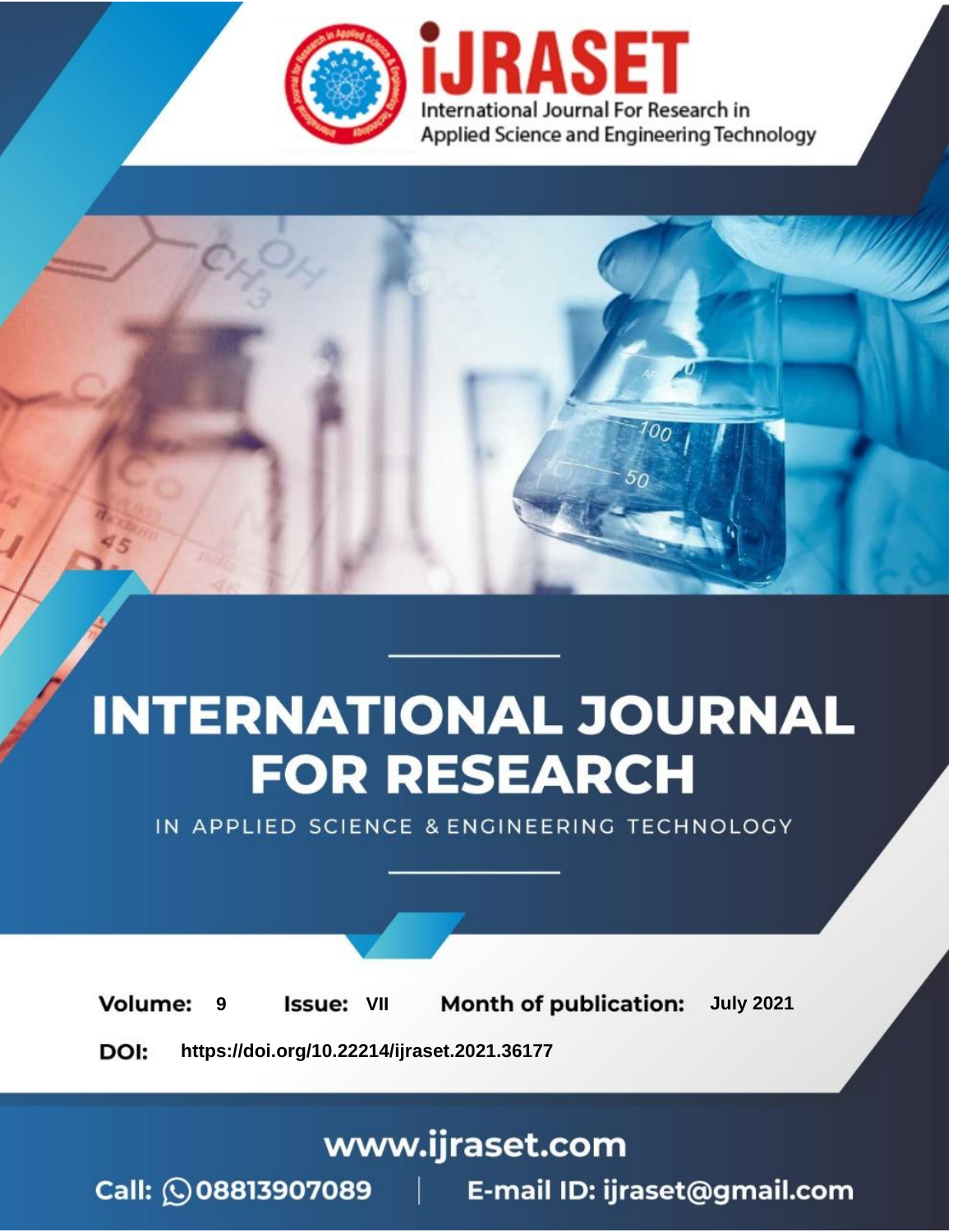

## **Masked Face Identification by Ensuring Safe Social Distancing, Temperature Screening and Crime Detection**

Ashamol P R<sup>1</sup>, Bhavya N<sup>2</sup>, Adil Bin Anwar C P<sup>3</sup>, Gokul Raj K<sup>4</sup>, Prof . Sharija P<sup>5</sup>

<sup>5</sup>Assistant professor, <sup>1, 2, 3, 4</sup>Department of Computer Science and Engineering, Sree Narayana Guru College of Engineering and *Technology*

*Abstract: COVID -19 pandemic is the defining global health crisis of our time which eventually led to the use of face mask and maintaining safe social distancing, which became mandatory for reducing the rate of transmission of virus. This has parallelly raised a challenge in identifying people since most of the face regions are hidden inside the mask. So we came up with a system which identifies maked face along with which it ensures whether people follows safe social distancing or not. For this purpose we are using deep convolutional neural network (CNN) along with this MLP is also used for classification process. We also incooperates an efficient system that makes real time automated monitoring of people to detect safe social distancing and use of thermal cameras for detecting the body temperature. Thus the entire system favours the society by saving time and the automated inspection reduces the manpower to inspect the public.* 

#### **I. INTRODUCTION**

Due to the pandemic humans are facing many difficulties and this has increased number of casualities and man securities problem.To tackle the pandemic everywhere everytime we human beings are wearing masks ,this has made the face recognition a very difficult task since most of the face are hidden. This system is providing us a reliable method by which it is easy to identify the face hidden under the mask . deep learning based approach is proved handy here. CNN is having strong robustness to illuminate facial expression facial occlusions. Efficient quantization based pooling method[22]for face recognition is provided by using VGG-16 pre trained model. The first step is to discard the masked region[1]to do so apply cropping filter just to obtain only informative regions of the masked face. Basically there are four steps discussed in this system for face recognition. In the first step ie ,in preprocessing and cropping filter, what we need to do is rotate the face so that we can remove the regions efficiently. To do so we detect 68 facial landmark and according to the eye location we apply a 2D rotation to make them horizontal. After this we apply cropping filter to extract only the masked regions. For this first we normalize the image and then partition it into different blocks. The principle behind this is to divide the image into 100 fixed sized block and we extract only the block containing non masked region. In the second step that is feature extraction layer[21], deep feature are extracted using VGG -16. Basically in pattern recognition task we need to estimate millions of parameters in the fully connected layer which requires high processing capacity and memory. So to tackle this efficient quantization based pooling method for face recognition using VGG-16 is used. Here we consider the feature maps at the last convolutional layer using bag of features. VGG-16 is consisting of millions of images and classes. Its name shows that it has 16 layers that is activation layer ,pooling layer,convolutional layer,fully connected layer etc . the features extracted in this step are used for quantization. In the third step, that is deep bag of features,the feature are now extracted we need to check or measure the similarities between the extracted features and the vector hence we apply RBF similarity metric. After this the quantization is applied to extract the histogram. The bag of features represents the image as a set of local features[21]. So first we extract the local features from the training image. After this all the features are quantized to a code book. By using bag of features this help to reduce the number of parameters and makes it possible to classify masked face. The RBF layer is measuring the similarities of input face. Finally, in the quantization uses output of RBF and proceeds with the classification process[1]. In the classification stage we assign each test image to the identity .To do this we apply multilayer perceptron classifier. Thus the image is processed.

Along with face recognition it incooperates another system which detect safe social distancing since it is mandatory to maintain atleast 2 meter distance between individuals. The first step in this process is to measure the distance of the person to be detected from the camera. For this purpose we are using triangular similarity technique by taking the distance of the person from camera as D and the focal length of camera as F and height of the person as H. After measuring the distance bounding boxes will be displayed around the people.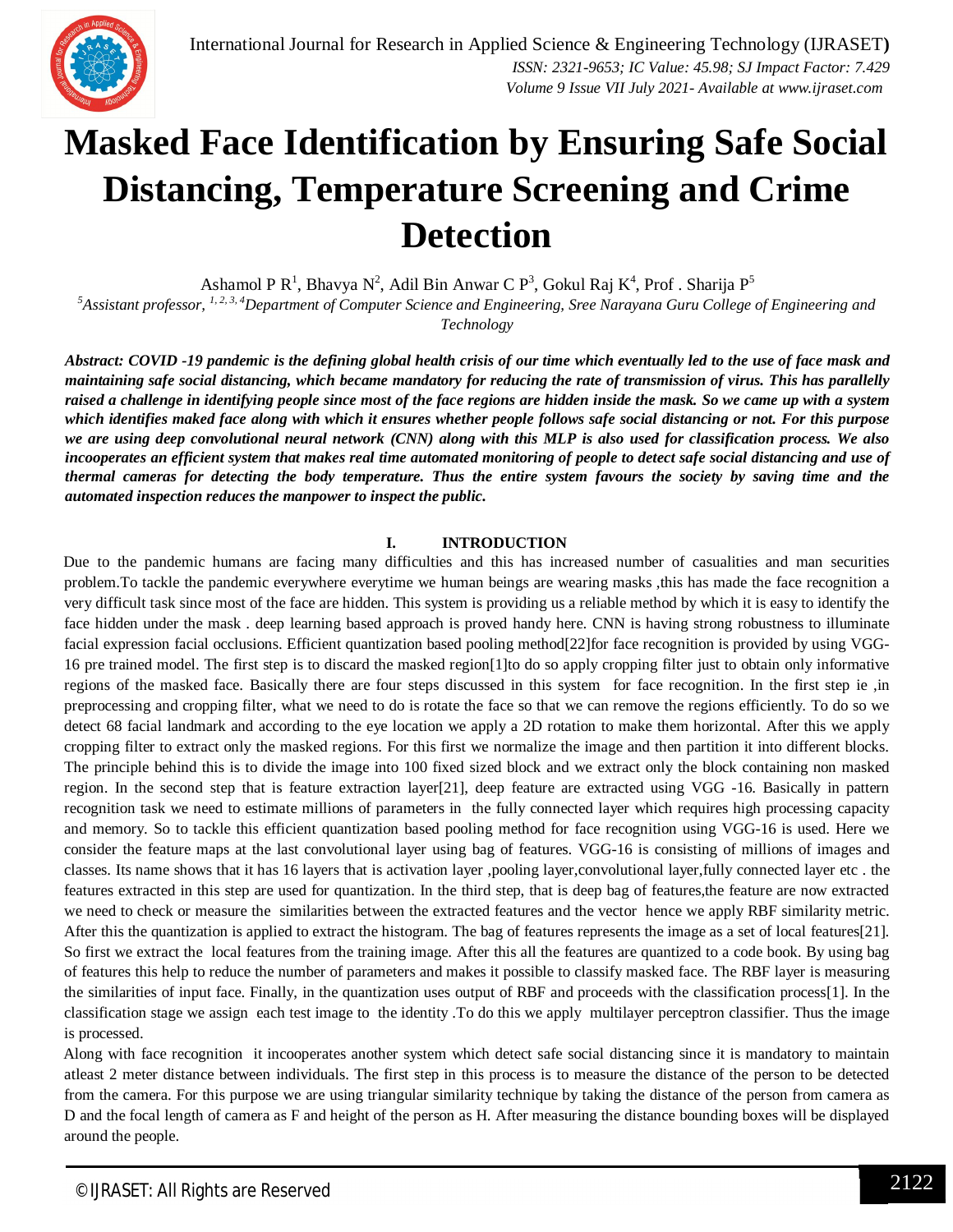

There can be more number of people in a sinle bounding box. In order to get the distance of each individual in the same bounding box ,we consider the centre of the bounding box as reference and the vectors are considered for measuring the distance. Individuals who are not following safe social distancing will be bounded by red bounding boxes.if the same individuals are seem to violate the rules frequently then further actions will be taken .

The processed image is obtained through various steps like preprocessing and cropping filter, feature extraction layer, deep bag of features ,fully connected layer and classification.this image is stored in the image database from where the current image is being compared with the reference image to check the criminal history of the detected person.Body temperature is measured using advanced thermal cameras Thermal cameras consists of some tiny measuring devices named as microbolometer which capture the radiation and records the temperature of the object and thereby assign appropriate colour to it . Thermal cameras has the property of absorbing the infrared radiation that is produced by the hotter object by the means of thermal lenses and convert them into image .

#### **II. RELATED WORKS**

Newly invented image processing and deep learning based technologies have made good result for identifying the face . The objective of this work is to remove mask objects in facial images. This problem is challenging because (1) most of the time facial masks cover quite a large region of face that even extends beyond the actual face boundary below chin, and (2) facial image pairs with and without mask object do not exist for training. We break the problem into two stages: mask object detection and image completion of the removed mask region. The first stage automatically produces binary segmentation for the mask region. Then, the second stage removes the mask and synthesizes the affected region with fine details . In [18] system adapts a GAN-based network using two discriminators where one discriminator helps learn the global structure of the face and then another discriminator comes in to focus learning on the deep missing region. This model outperforms others representative state-of-the-art approaches both qualitatively and quantitatively.

Partial face recognition (PFR) in unconstrained environment is a very important task, especially in video surveillance, mobile devices, etc. The study in [15] combines Fully Convolutional Network (FCN) with Sparse Representation Classification (SRC) to propose a novel partial face recognition approach, called Dynamic Feature Matching (DFM), to address partial face images regardless of size. Based on DFM, we propose a sliding loss to optimize FCN by reducing the intra-variation between a face patch and face images of a subject. The proposed DFM is evaluated on several partial face databases, including LFW, YTF and CASIA-NIRDistance databases. Experimental results demonstrate the effectiveness and advantages of DFM in comparison with state-ofthe-art PFR methods

Another model in [11] , a novel occlusion invariant face recognition algorithm based on Mean based weight matrix (MBWM) technique is proposed. The proposed algorithm is composed of two phases—the occlusion detection phase and the MBWM based face recognition phase. A feature based approach is used to effectively detect partial occlusions for a given input face image. The input face image is first divided into a finite number of disjointed local patches, and features are extracted for each patch, and the occlusion present is detected. Features obtained are used for face image recognition. The SVM classifier is used for occlusion detection for each patch. In the recognition phase, the MBWM bases of occlusion-free image patches are used for face recognition. Euclidean nearest neighbour rule is applied for the matching. The experimental results demonstrate that the proposed local patchbased occlusion detection technique works well and the MBWM based method shows superior performance to other conventional approaches.

A trust model was presented in [8] which propose a robust 3D face recognition system which can handle pose as well as occlusions in real world. The system at first takes as input, a 3D range image, simultaneously registers it using ICP(Iterative Closest Point) algorithm. The performance of ICP relies heavily on the initial conditions. Hence, it is necessary to provide an initial registration, which will be improved iteratively and finally converge to the best alignment possible. Once the faces are registered, the occlusions are automatically extracted by thresholding the depth map values of the 3D image. After the occluded regions are detected, restoration is done by Principal Component Analysis (PCA). The restored images, after the removal of occlusions, are then fed to the recognition system for 4classification purpose. The experimental results which were obtained on the occluded facial images from the Bosphorus 3D face database, illustrate that our occlusion compensation scheme has attained a recognition accuracy of 91.30%.

The system in [2] utilizes three dimensional shape information to make the system more robust . Hence a 3D face model is constructed by integrating several 2.5D face scans . The two different modalities are utilized and integrated for face matching. The surface matching component is done on the basis of ICP algorithm. The candidate list from the gallery which is used for the matching purpose is generated based on the output of matching component .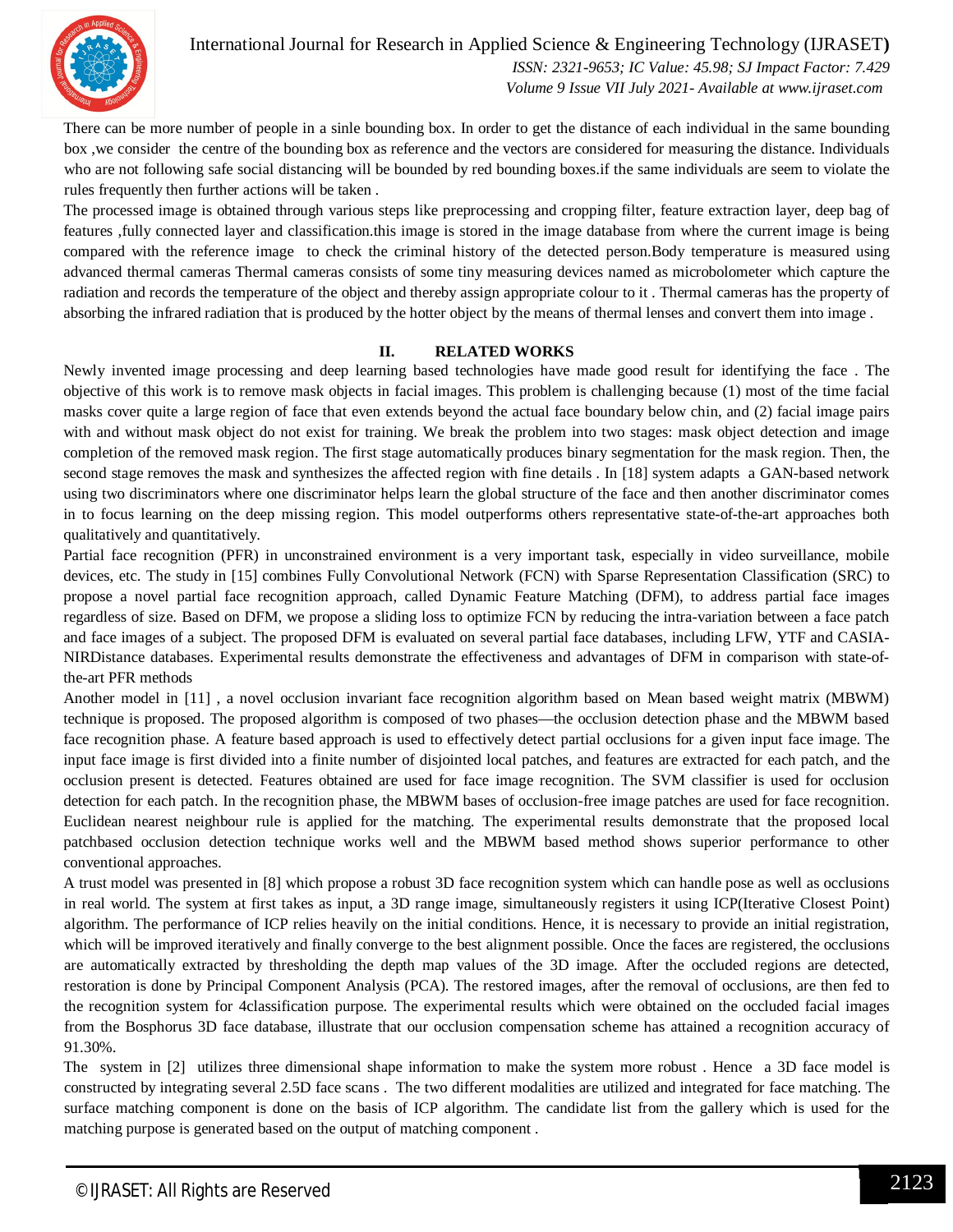

#### International Journal for Research in Applied Science & Engineering Technology (IJRASET**)**  *ISSN: 2321-9653; IC Value: 45.98; SJ Impact Factor: 7.429*

 *Volume 9 Issue VII July 2021- Available at www.ijraset.com*

To synthesize new appearance samples, 3D models are used. Experimental results are given for matching a database of 200 3D face models with 598 2.5D independent test scans acquired under different pose and some lighting and expression changes.

An improved technique was used in [25]which propose a nose tip detection method that has the following three characteristics. First, it does not require training and does not rely on any particular model. Second, it can deal with both frontal and non-frontal poses. Finally, it is quite fast, requiring only seconds to process an image of 100–200 pixels (in both x and y dimensions) with a MATLAB implementation . Experimental results show that the proposed method is robust to many scenarios that are encountered in common face recognition applications (e.g., surveillance). A high detection rate of 99.43% was obtained on FRGC v2.0 data set.

A novel geometric framework for analyzing 3D faces, with the aim of comparing, matching, and averaging their shapes is being represented. Here [10] develops a Riemannian framework. This representation, along with the elastic Riemannian metric, seems natural for measuring facial deformations and is robust to challenges such as large facial expressions (especially those with open mouths), large pose variations, missing parts, and partial occlusions due to glasses, hair, and so on. This framework is shown to be promising from both— empirical and theoretical—perspectives . FRGCv2, GavabDB, and Bosphorus, each posing a different type of challenge. From a theoretical perspective, this framework allows for formal statistical inferences, such as the estimation of missing facial parts using PCA on tangent spaces and computing average shapes.

A trust model was introduced by [9] which has put forward a fully automatic 3-D face recognition system which is robust to occlusions. We basically consider two problems: 1) occlusion handling for surface registration, and 2) missing data handling for classification based on subspace analysis techniques. For the alignment problem, we employ an adaptively-selectedmodel-based registration scheme, where a face model is selected for an occluded face such that only the valid nonoccluded patches are utilized. After registering to the model, occlusions are detected and removed. In the classification stage, a masking strategy, which we call masked projection, is proposed to enable the use of subspace analysis techniques 6with incomplete data . Experimental results confirm that registration based on the adaptively selected model together with the masked subspace analysis classification offer an occlusion robust face recognition system.

| Serial | Existing system                                                        | Pros                                            | cons                                       |
|--------|------------------------------------------------------------------------|-------------------------------------------------|--------------------------------------------|
| no     |                                                                        |                                                 |                                            |
|        |                                                                        |                                                 |                                            |
| 1      | A novel GAN based network for                                          | Capable of producing high perception uality     | Accuracy of output remains                 |
|        | unmasking of masked face                                               | result                                          | inconsistent                               |
| 2      | Dynamic<br>feature<br>learning                                         | for DFM can be easilt extended to other visvual | Cant detect the face if the person         |
|        | partial face recognition                                               | recognition task such as partial face           | wears sunglasses                           |
|        |                                                                        | reindetification                                |                                            |
| 3      | A training free nose tip detection                                     | It doesn't reuires any training and has a high  | Ambiguous regions of the face profile      |
|        | method from face range images                                          | detection rate                                  | are falsely detected as nosetip            |
| 4      | 3D face recognition using geodesic                                     | Handle deformations of a face caused by         | Challenges<br>like<br>large                |
|        | facial curves to                                                       | large facial expressions                        | expressions, presence of occlusions or     |
|        | handle                                                                 |                                                 | pose variation                             |
|        | expression, occlusions<br>and pose<br>variations                       |                                                 |                                            |
| 5      | 3D face recognition under occlusion Good performance under substantial |                                                 | If the occlusions are so large that the    |
|        | 8using masked projection                                               | occlusions, expressions and small pose          | nose area is totally invisible the initial |
|        |                                                                        | variations                                      | alignment become impossible                |
| 6      | Robust 3D face recognition in                                          | The proposed system can handle substantial      | If the face is rotated by more than 30     |
|        | presence of pose and partial                                           | occlusion and small pose variation              | degree it becomes difficult to             |
|        | occlusions of missing parts                                            |                                                 | accomplisth the intial allignment          |

#### *A. Comparison Table*

Table 1;comparison analysis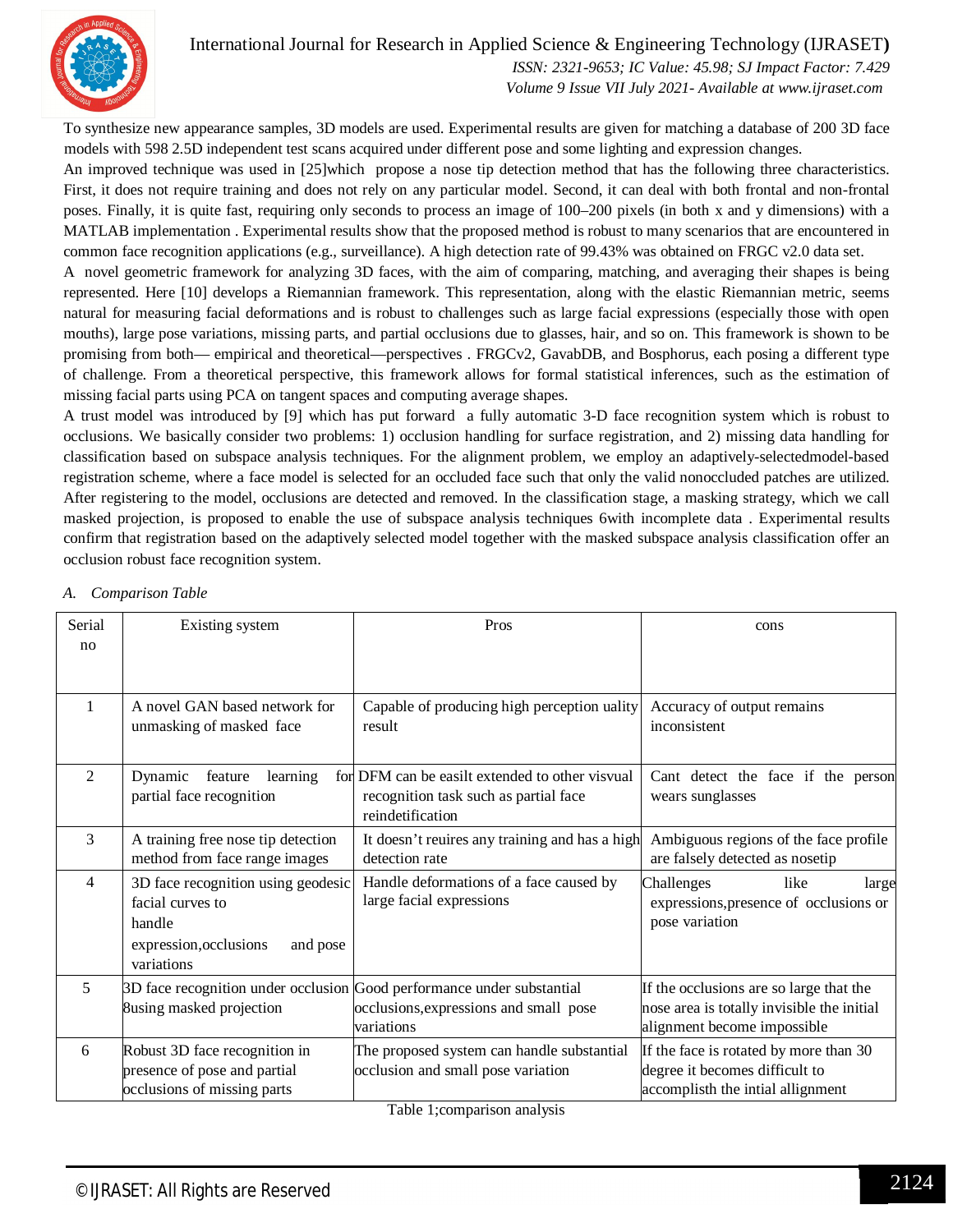

International Journal for Research in Applied Science & Engineering Technology (IJRASET**)**

 *ISSN: 2321-9653; IC Value: 45.98; SJ Impact Factor: 7.429*

 *Volume 9 Issue VII July 2021- Available at www.ijraset.com*

#### **III. CONCLUSION**

This system improves the generalization of face recognition process in the presence of mask. The system will operate in a efficient manner in the current situation when the lockout is eased and help to track public places easily in an automated manner. This method can also be extended to richer applications such as violence video retrival and video surveillance.

#### **REFERENCES**

- [1] Walid Hariri,Labged Laboratory,Dept o CSE,Badji Mokhtar Annaba University Efficient masked face recognition method during the COVID 19 pandemic
- [2] Xiaoguang Lu, Anil K Jain, and Dirk Colbry. Matching 2.5 d face scans to 3d models. IEEE transactions on pattern analysis and machine intelligence, 28(1):31–43, 2005.
- [3] Melissa L Koudelka, Mark W Koch, and Trina D Russ. A prescreener for 3d face recognition using radial symmetry and the hausdorff fraction. In 2005 IEEE Computer Society Conference on Computer Vision and Pattern Recognition (CVPR'05)-Workshops, pages 168–168. IEEE, 2005.
- [4] Aleix M Martínez. Recognizing imprecisely localized, partially occluded, and expression variant faces from a single sample per class. IEEE Transactions on Pattern analysis and machine intelligence, 24(6):748–763, 2002.
- [5] Renliang Weng, Jiwen Lu, and Yap-Peng Tan. Robust point set matching for partial face recognition. IEEE transactions on image processing, 25(3):1163– 1176, 2016
- [6] Yueqi Duan, Jiwen Lu, Jianjiang Feng, and Jie Zhou. Topology preserving structural matching for automatic partial face recognition. IEEE Transactions on Information Forensics and Security, 13(7):1823–1837, 2018.
- [7] Niall McLaughlin, Ji Ming, and Danny Crookes. Largest matching areas for illumination and occlusion robust face recognition. IEEE transactions on cybernetics, 47(3):796–808, 2016.
- [8] Parama Bagchi, Debotosh Bhattacharjee, and Mita Nasipuri. Robust 3d face recognition in presence of pose and partial occlusions or missing parts. arXiv preprint arXiv:1408.3709, 2014.
- [9] Hassen Drira, Boulbaba Ben Amor, Anuj Srivastava, Mohamed Daoudi, and Rim Slama. 3d face recognition under expressions, occlusions, and pose variations. Pattern Analysis and Machine Intelligence, IEEE Transactions on, 35(9):2270–2283, 2013.
- [10] Ashwini S Gawali and Ratnadeep R Deshmukh. 3d face recognition using geodesic facial curves to handle expression, occlusion and pose variations. International Journal of Computer Science and Information Technologies, 5(3):4284–4287, 2014.
- [11] G Nirmala Priya and RSD Wahida Banu. Occlusion invariant face recognition using mean based weight matrix and support vector machine. Sadhana, 39(2):303–315, 2014.
- [12] Nese Alyuz, Berk Gokberk, and Lale Akarun. 3-d face recognition under occlusion using masked projection. IEEE Transactions on Information Forensics and Security, 8(5):789–802, 2013.
- [13] Xun Yu, Yongsheng Gao, and Jun Zhou. 3d face recognition under partial occlusions using radial strings. In 2016 IEEE International Conference on Image Processing (ICIP), pages 3016– 3020. IEEE, 2016.
- [14] Alex Krizhevsky, Ilya Sutskever, and Geoffrey E Hinton. Imagenet classification with deep convolutional neural networks. In Advances in neural information processing systems, pages 1097–1105, 2012.
- [15] Lingxiao He, Haiqing Li, Qi Zhang, and Zhenan Sun. Dynamic feature matching for partial face recognition. IEEE Transactions on Image Processing, 28(2):791–802, 2018.
- [16] Lingxue Song, Dihong Gong, Zhifeng Li, Changsong Liu, and Wei Liu. Occlusion robust face recognition based on mask learning with pairwise differential siamese network. In Proceedings of the IEEE International Conference on Computer Vision, pages 773–782, 2019.
- [17] Zhongyuan Wang, Guangcheng Wang, Baojin Huang, Zhangyang Xiong, Qi Hong, Hao Wu, Peng Yi, Kui Jiang, Nanxi Wang, Yingjiao Pei, et al. Masked face recognition dataset and application. arXiv preprint arXiv:2003.09093, 2020.
- [18] Nizam Ud Din, Kamran Javed, Seho Bae, and Juneho Yi. A novel gan-based network for unmasking of masked face. IEEE Access, 8:44276–44287, 2020.
- [19] Xiao-Chen Lian, Zhiwei Li, Bao-Liang Lu, and Lei Zhang. Max-margin dictionary learning for multiclass image categorization. In European Conference on Computer Vision, pages 157– 170. Springer, 2010.
- [20] Hans Lobel, René Vidal, Domingo Mery, and Alvaro Soto. Joint dictionary and classifier learning for categorization of images using a max-margin framework. In Pacific-Rim Symposium on Image and Video Technology, pages 87–98. Springer, 2013.
- [21] Sehla Loussaief and Afef Abdelkrim. Deep learning vs. bag of features in machine learning for image classification. In 2018 International Conference on Advanced Systems and Electric Technologies (IC\_ASET), pages 6–10. IEEE, 2018.
- [22] Nikolaos Passalis and Anastasios Tefas. Learning bag-of-features pooling for deep convolutional neural networks. In Proceedings of the IEEE international conference on computer vision, pages 5755–5763, 2017.
- [23] Davis E King. Dlib-ml: A machine learning toolkit. The Journal of Machine Learning Research, 10:1755–1758, 2009.
- [24] Karen Simonyan and Andrew Zisserman. Very deep convolutional networks for large-scale image recognition. arXiv preprint arXiv:1409.1556, 2014.
- [25] Xiaoming Peng, Mohammed Bennamoun, and Ajmal S Mian. A training-free nose tip detection method from face range images. Pattern Recognition, 44(3):544–558, 2011.